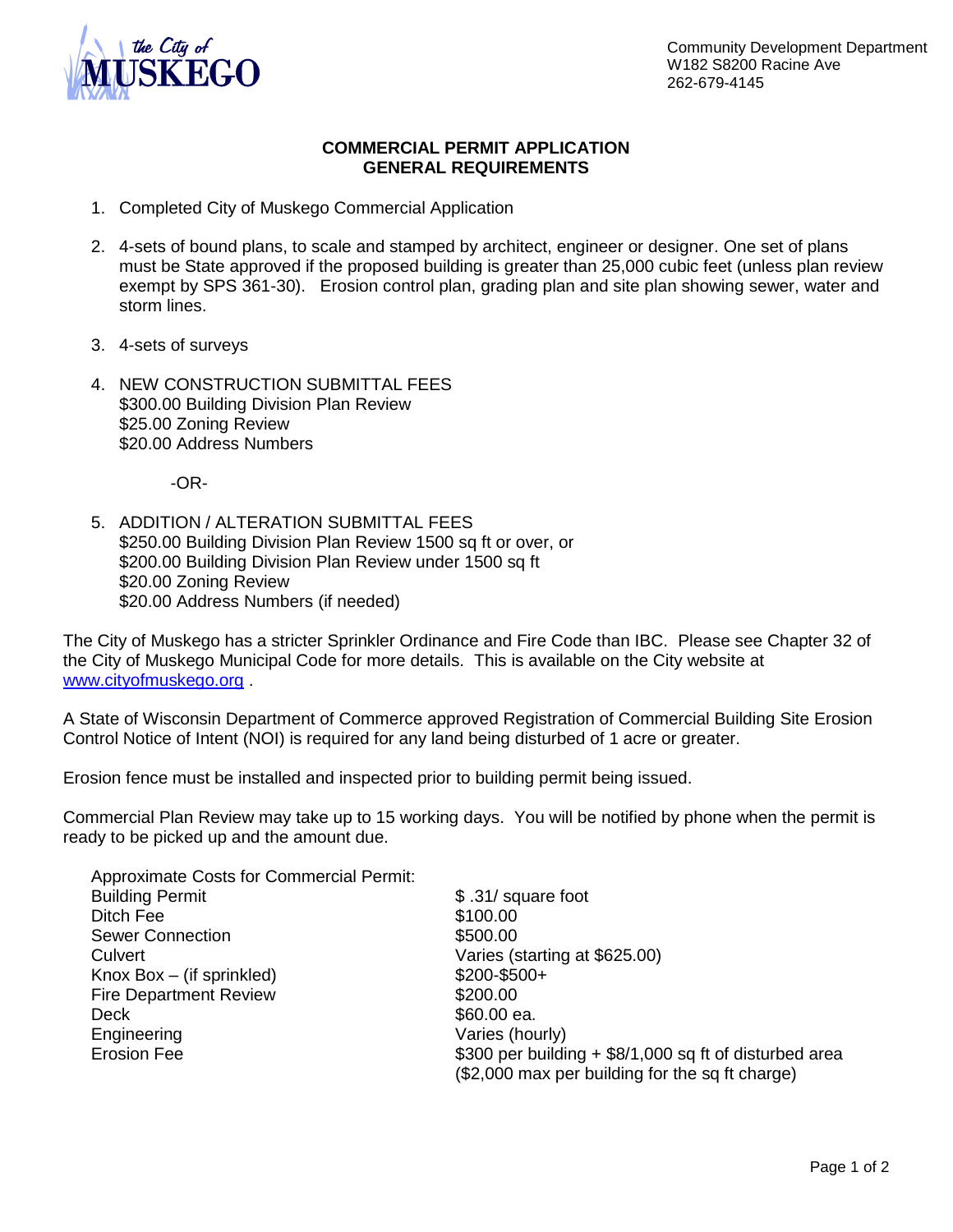Water fees are dependant upon the size of the meter needed and installed. Sewer fees are determined by the type of business. For more information contact the Utility Department at 262-679-4128.

Contact the Planning Department at 262-679-4136 for Plan Commission approval information.

Items Required prior to Occupancy being issued:

- Final Building Inspection Building Division
- Final Inspection Planning Division
- Final Inspection Engineering Division
- Safe Water Report (if not on Municipal Water)
- Building Compliance Statement
- HVAC Compliance Statement
- Fire Department Inspection Papers
- Business Registration **A separate permit and fee (\$125) is required for this before occupancy**.
- Sprinkler Test Results
- Backflow Prevention Test Report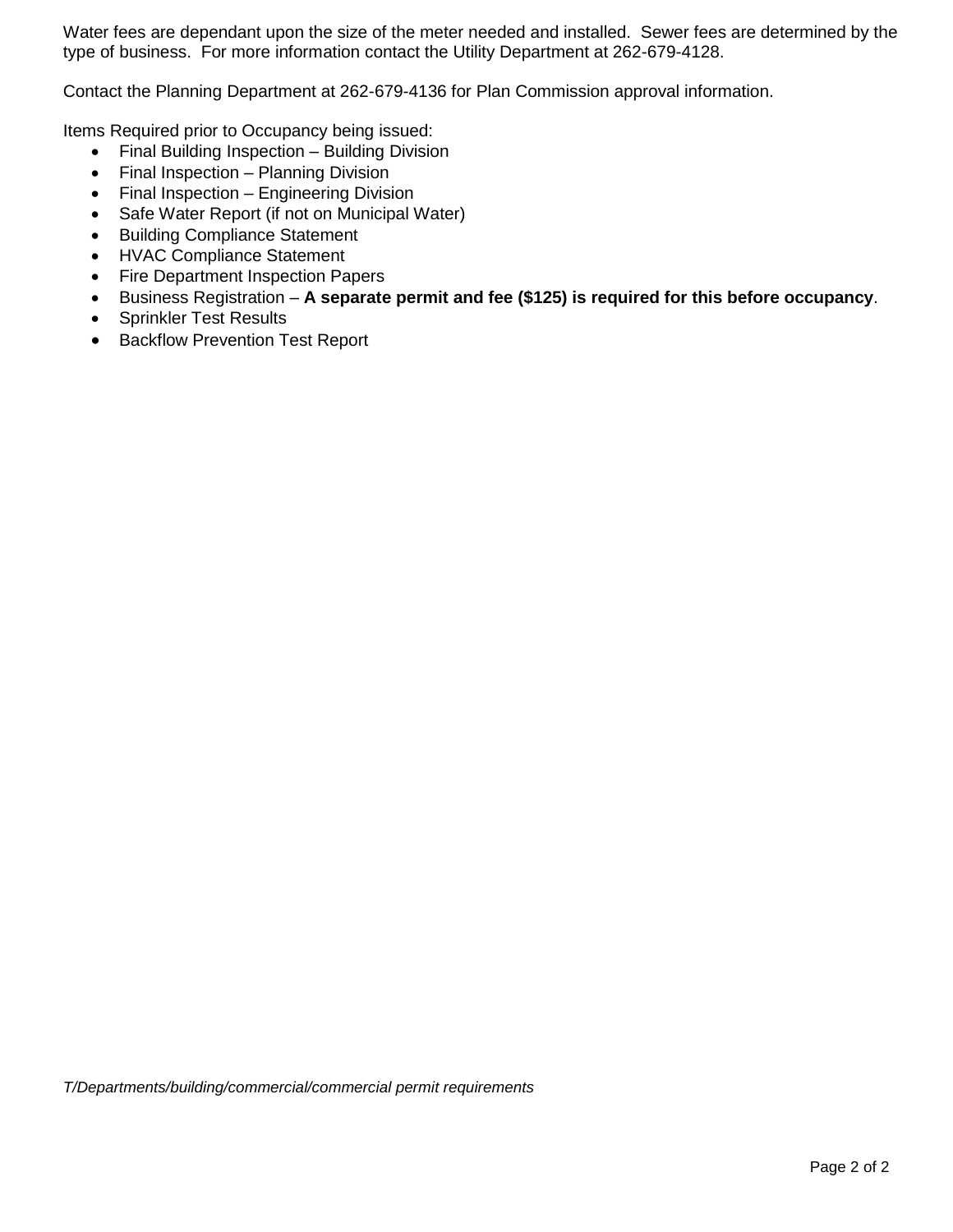

APPLICATION FOR COMMERCIAL BUILDING PERMIT

|                                                                                                                                                                                                                                                                                                                                                                                                                                                                                                                                                                                                                                                                                                                                                                                                                                                                                                                                                                                                                                                                                                                                                                                                                                                                                                           |                                                                                                                                                                                                                                                                                                                                                                                                                                                                                                                                                                                                                                            |                                | Date                                                                                                                                                                                                                           | <u> 1989 - Johann John Stone, markin fizik eta idazlea (</u>                                                                                                                                 |
|-----------------------------------------------------------------------------------------------------------------------------------------------------------------------------------------------------------------------------------------------------------------------------------------------------------------------------------------------------------------------------------------------------------------------------------------------------------------------------------------------------------------------------------------------------------------------------------------------------------------------------------------------------------------------------------------------------------------------------------------------------------------------------------------------------------------------------------------------------------------------------------------------------------------------------------------------------------------------------------------------------------------------------------------------------------------------------------------------------------------------------------------------------------------------------------------------------------------------------------------------------------------------------------------------------------|--------------------------------------------------------------------------------------------------------------------------------------------------------------------------------------------------------------------------------------------------------------------------------------------------------------------------------------------------------------------------------------------------------------------------------------------------------------------------------------------------------------------------------------------------------------------------------------------------------------------------------------------|--------------------------------|--------------------------------------------------------------------------------------------------------------------------------------------------------------------------------------------------------------------------------|----------------------------------------------------------------------------------------------------------------------------------------------------------------------------------------------|
| W182 S8200 Racine Ave, Muskego, WI 53150<br>Phone: 262-679-4145<br>Fax: 262-679-5614                                                                                                                                                                                                                                                                                                                                                                                                                                                                                                                                                                                                                                                                                                                                                                                                                                                                                                                                                                                                                                                                                                                                                                                                                      |                                                                                                                                                                                                                                                                                                                                                                                                                                                                                                                                                                                                                                            |                                |                                                                                                                                                                                                                                | Permit No. _______________________                                                                                                                                                           |
| Note: The City of Muskego has its own sprinkler code requirements                                                                                                                                                                                                                                                                                                                                                                                                                                                                                                                                                                                                                                                                                                                                                                                                                                                                                                                                                                                                                                                                                                                                                                                                                                         |                                                                                                                                                                                                                                                                                                                                                                                                                                                                                                                                                                                                                                            |                                |                                                                                                                                                                                                                                | Tax Key No. ___________________                                                                                                                                                              |
| 1.<br><b>Type of Submittal or Service</b><br>Requested (check all that apply)<br>$()$ New<br>$( )$ Alteration - Level 1, 2, 3<br>() Addition/Alteration<br>() Approval Extension<br>() Revision<br>() Revision Following Held Plans<br>Follow Up of a Denial Within 8 Months<br>() Preliminary Consultation (contact<br>reviewer before scheduling or<br>submitting)<br>() Footing & Foundation Plans Only<br>Structural Framework - Shell Only<br>( )<br>Permission to Start<br>( )<br>() Multiple Identical Buildings (see box 5)<br>Number of Buildings __________<br>that apply)<br>() Building<br>() Membrane Construction<br>() Canopy<br>() Elevated Pedestrian Access<br>() Historical Building-Review per<br>COMM 70 Structure<br>() Bleacher<br>() Stand Alone Bleacher (not part of<br>building project)<br>() Rack Supported Storage Building<br>() Building & HVAC<br>( ) HVAC<br>() HVAC Alone (no related bldg submittal)<br>() Kitchen Exhaust Hood<br>() Fire Suppression (see box 7)<br>() Fire Detection/Alarm (see box 7)<br><b>Structural Component Plan(s) which</b><br>accompany this submittal (check all that<br>apply):<br>() Metal Bldg<br>() Roof Truss<br>() Floor Truss<br>() Fire Escape<br>() Precast Plank<br>() Steel Girder<br>() Precast Wall<br>l ( ) Laminated Wood | of the Muskego Municipal Code which may supersede the State Code.<br>2. Occupancy Type<br>Additional Non-Accessory<br>Major Use - Check Use with<br>Occupancies - Circle All<br>the Greatest Floor Area<br>that Apply)<br>() A Assembly<br>A1 A2 A3 A4 A5<br>() B Business/Office<br>в<br>Е<br>() E Educational<br>() F Factory/Industrial<br>F1 F2<br>() H Hazardous<br>H1 H2 H3 H4 H5<br>() I Institutional/Daycare/CBRF 11 12 13 14<br>() M Mercantile/Retail<br>м<br>R1 R2 R3 R4<br>$( ) R$ Residential<br>() S Storage<br>S1 S2<br>() U Utility/Misc<br>U<br>4. Project Information<br><b>Objects Submitted for Review (check all</b> |                                | 3. Construction Information<br>Construction Class - Circle One<br>IIB<br>IA<br>IIA<br>IB<br>Number of Floor Levels<br>Seismic Review Threshold (circle one)<br>1. B-F and greater than 1 story<br>3. Non-Structural Alteration | IIIB<br>IV<br>VA<br><b>VB</b><br>IIIA<br>Area (project area, include all levels):__________________ sq ft<br>Total Building Volume is less than 50,000 Cu. Ft. __Yes __No<br>2. A or 1 story |
| <b>DESIGNER INFORMATION:</b><br>Last Name<br><b>First Name</b>                                                                                                                                                                                                                                                                                                                                                                                                                                                                                                                                                                                                                                                                                                                                                                                                                                                                                                                                                                                                                                                                                                                                                                                                                                            | <b>Customer Number</b>                                                                                                                                                                                                                                                                                                                                                                                                                                                                                                                                                                                                                     | <b>CONTRACTOR INFORMATION:</b> |                                                                                                                                                                                                                                |                                                                                                                                                                                              |
| Company Name                                                                                                                                                                                                                                                                                                                                                                                                                                                                                                                                                                                                                                                                                                                                                                                                                                                                                                                                                                                                                                                                                                                                                                                                                                                                                              |                                                                                                                                                                                                                                                                                                                                                                                                                                                                                                                                                                                                                                            | Company Name                   |                                                                                                                                                                                                                                |                                                                                                                                                                                              |
| Address                                                                                                                                                                                                                                                                                                                                                                                                                                                                                                                                                                                                                                                                                                                                                                                                                                                                                                                                                                                                                                                                                                                                                                                                                                                                                                   |                                                                                                                                                                                                                                                                                                                                                                                                                                                                                                                                                                                                                                            | <b>Contact Person</b>          |                                                                                                                                                                                                                                |                                                                                                                                                                                              |
| City                                                                                                                                                                                                                                                                                                                                                                                                                                                                                                                                                                                                                                                                                                                                                                                                                                                                                                                                                                                                                                                                                                                                                                                                                                                                                                      | $Zip+4$ (9 digits)<br>State                                                                                                                                                                                                                                                                                                                                                                                                                                                                                                                                                                                                                |                                |                                                                                                                                                                                                                                |                                                                                                                                                                                              |
| Phone Number (area code)<br>Fax                                                                                                                                                                                                                                                                                                                                                                                                                                                                                                                                                                                                                                                                                                                                                                                                                                                                                                                                                                                                                                                                                                                                                                                                                                                                           | E-Mail                                                                                                                                                                                                                                                                                                                                                                                                                                                                                                                                                                                                                                     | Address                        |                                                                                                                                                                                                                                |                                                                                                                                                                                              |
| Check others if applicable First Time Submitter ______Yes _____No<br>() Designer of __Bldg __HVAC, __Fire Alarm ___Fire Suppression                                                                                                                                                                                                                                                                                                                                                                                                                                                                                                                                                                                                                                                                                                                                                                                                                                                                                                                                                                                                                                                                                                                                                                       | Owner                                                                                                                                                                                                                                                                                                                                                                                                                                                                                                                                                                                                                                      | City                           | <b>State</b>                                                                                                                                                                                                                   | $Zip+4$ (9 digits)                                                                                                                                                                           |
| Designer A/E #<br>() Supervising Professional A/E #                                                                                                                                                                                                                                                                                                                                                                                                                                                                                                                                                                                                                                                                                                                                                                                                                                                                                                                                                                                                                                                                                                                                                                                                                                                       | of Bldg HVAC                                                                                                                                                                                                                                                                                                                                                                                                                                                                                                                                                                                                                               | <b>Phone Number</b>            | Fax                                                                                                                                                                                                                            | E-Mail                                                                                                                                                                                       |
| PROPERTY OWNER (not leasee) INFORMATION:<br><b>First Name</b><br>Last Name                                                                                                                                                                                                                                                                                                                                                                                                                                                                                                                                                                                                                                                                                                                                                                                                                                                                                                                                                                                                                                                                                                                                                                                                                                | <b>Customer Number</b>                                                                                                                                                                                                                                                                                                                                                                                                                                                                                                                                                                                                                     | OTHER:<br><b>First Name</b>    | Last Name                                                                                                                                                                                                                      | <b>Customer Number</b>                                                                                                                                                                       |
| Company Name                                                                                                                                                                                                                                                                                                                                                                                                                                                                                                                                                                                                                                                                                                                                                                                                                                                                                                                                                                                                                                                                                                                                                                                                                                                                                              |                                                                                                                                                                                                                                                                                                                                                                                                                                                                                                                                                                                                                                            | Company Name                   |                                                                                                                                                                                                                                |                                                                                                                                                                                              |
| Address                                                                                                                                                                                                                                                                                                                                                                                                                                                                                                                                                                                                                                                                                                                                                                                                                                                                                                                                                                                                                                                                                                                                                                                                                                                                                                   |                                                                                                                                                                                                                                                                                                                                                                                                                                                                                                                                                                                                                                            | Address                        |                                                                                                                                                                                                                                |                                                                                                                                                                                              |
| City<br>State                                                                                                                                                                                                                                                                                                                                                                                                                                                                                                                                                                                                                                                                                                                                                                                                                                                                                                                                                                                                                                                                                                                                                                                                                                                                                             | $Zip+4$ (9 digits)                                                                                                                                                                                                                                                                                                                                                                                                                                                                                                                                                                                                                         | City                           | <b>State</b>                                                                                                                                                                                                                   | $Zip+4 (9 digits)$                                                                                                                                                                           |
| Phone Number (area code)<br>Fax                                                                                                                                                                                                                                                                                                                                                                                                                                                                                                                                                                                                                                                                                                                                                                                                                                                                                                                                                                                                                                                                                                                                                                                                                                                                           | E-Mail                                                                                                                                                                                                                                                                                                                                                                                                                                                                                                                                                                                                                                     | Phone Number (area code)       | Fax                                                                                                                                                                                                                            | E-Mail                                                                                                                                                                                       |

\_\_\_\_\_\_\_\_\_\_\_\_\_\_\_\_\_\_\_\_\_\_\_\_\_\_\_\_\_\_\_\_\_\_\_\_\_\_\_\_\_\_\_\_\_\_\_\_\_\_\_\_\_\_\_\_\_\_\_\_\_\_\_\_\_\_\_\_

\_\_\_\_\_\_\_\_\_\_\_\_\_\_\_\_\_\_\_\_\_\_\_\_\_\_\_\_\_\_\_\_\_\_\_\_\_\_\_\_\_\_\_\_\_\_\_\_\_\_\_\_\_\_\_\_\_\_\_\_\_\_\_\_\_\_\_\_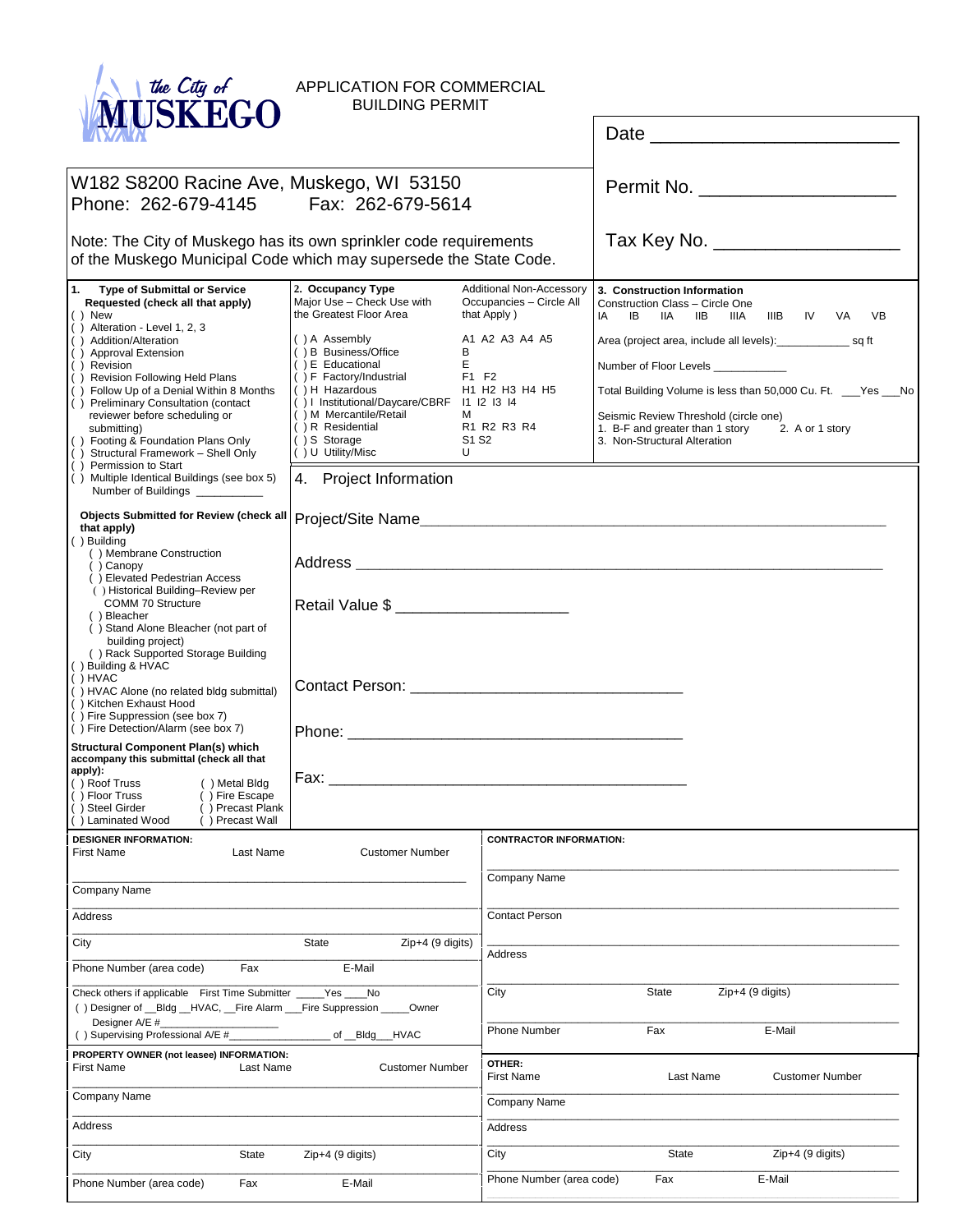## **7. Fire Protection (Check System Type That Applies)**

Fire suppression and alarm plans are required for certain occupancies. See building approval letter or contact us for requirements. When required, the plans for fire **sprinkler, fire detection , and fire alarm must be submitted to the office indicated on your building plan approval letter. Please include the original building transaction number on the second line of page 1, upper right hand box. Do not submit fire suppression or fire alarm plans together with building or HVAC plans. A separate application form and plan sets are required.**

### **Fire Alarm: Fire Suppression:**

( ) Complete ( ) Partial ( ) None Type: ( ) Automatic Detection ( ) Manual Alarm

Monitoring Type:

- ( ) Central Station ( ) Proprietary Supervision
- ( ) Remote Supervision ( ) Protected Premises

#### **Monitoring Type:**

( ) Central Station ( ) Proprietary Supervision ) Remote Supervision ( ) Protected Premises

| <b>NFPA Fire Suppression Standards used</b> |
|---------------------------------------------|
| ( ) 11 ( ) 11A ( ) 12 ( ) 13 ( ) 13R        |
| ( ) 14 ( ) 15 ( ) 16 ( ) 17 ( ) 17R         |
| ( ) 17A ( ) 20 ( ) 22 ( ) 24 ( ) 750        |
| () 2001 () Other                            |

( ) Complete ( ) Partial ( ) None Type: ( ) Wet ( ) Dry ( ) Pre-action/Deluge

( ) Anti-Freeze ( ) Manual Wet

#### **8. Other Potential Plan Submittals Required For A Project?**

- Petition for Variance Submit form SBD-9890
- Plumbing and private sewage systems under chapters Comm 81-85
- Elevators or Escalators under chapter Comm18
- Swimming Pools or other Aquatic Centers within a Commercial/Public Facility under chapter Comm 90
- Tank storage of 5,000 gallons or more of flammable or combustible liquids under chapter Comm 10
- There is no state electrical review

Contact S&BD for individual submittal requirements for all of the above.

For licensing of Hotels, Motels, Restaurants, Pools, Campgrounds and Bed & Breakfast establishments contact the WI Environmental Sanitation Section at (608) 266-2835. The Wisconsin Permit Center at 1-800-435- 7287 may be able to help you with other state permit requirements.

#### **Note: Be aware that State Plan Review & Approval is separate from Local Permits. Always check with the local municipality and county for their requirements.**

#### **9. Required Signatures**

| <b>SUPERVISING PROFESSIONALS</b> If building will be 50,000 cu ft or greater (Comm 61.50) I have been retained by the owner as the supervising professional per<br>a)<br>Comm 61.50 for the performance of the supervision of reasonable on-the-site observations to determine if the construction is in substantial compliance with the approved<br>plans and specifications. Upon completion of construction, I will file a written statement with the Department and municipality certifying that, to the best of my knowledge<br>and belief, construction has or has not been performed in substantial compliance with the approved plans and specifications. In the event that I am no longer associated with<br>this project I will file a compliance statement (SBD-9720) notifying the Department as such and indicating the current status of compliance. |             |                   |                                                 |  |
|--------------------------------------------------------------------------------------------------------------------------------------------------------------------------------------------------------------------------------------------------------------------------------------------------------------------------------------------------------------------------------------------------------------------------------------------------------------------------------------------------------------------------------------------------------------------------------------------------------------------------------------------------------------------------------------------------------------------------------------------------------------------------------------------------------------------------------------------------------------------|-------------|-------------------|-------------------------------------------------|--|
|                                                                                                                                                                                                                                                                                                                                                                                                                                                                                                                                                                                                                                                                                                                                                                                                                                                                    |             | ()Building ()Hvac |                                                 |  |
| Supervising Professional's Signature <b>Constitution and Constitution</b> and Constitution and Constitution and Constitution and Constitution and Constitution and Constitution and Constitution and Constitution and Constitution                                                                                                                                                                                                                                                                                                                                                                                                                                                                                                                                                                                                                                 |             |                   |                                                 |  |
|                                                                                                                                                                                                                                                                                                                                                                                                                                                                                                                                                                                                                                                                                                                                                                                                                                                                    |             |                   | () Building () Hvac Date_______________________ |  |
|                                                                                                                                                                                                                                                                                                                                                                                                                                                                                                                                                                                                                                                                                                                                                                                                                                                                    |             |                   |                                                 |  |
| <b>COMPONENT SUBMITTAL</b> The Department requires that the project designer review individual component submittals for compliance with the general design concept.<br>b)<br>The project designer, and department, will rely on the seal of the component designers for compliance with the codes as they apply to their designs.<br>Original Signature of Building Designer                                                                                                                                                                                                                                                                                                                                                                                                                                                                                       | Date Signed |                   | Name of Component Fabricator                    |  |
| <b>Optional Service-Permission to start requested – Be sure to check box under Building Submittal Type on front page)</b><br>C)<br>() As the owner, I request to begin footing and foundation work PRIOR to plan review approval. I agree to make any changes required after plans have been<br>reviewed, and to remove or replace any non-code complying construction. I will not permit construction above the foundation until approved plans are at the site.                                                                                                                                                                                                                                                                                                                                                                                                  |             |                   |                                                 |  |
| (Additional \$50.00 Fee per building) Request is for the following buildings:                                                                                                                                                                                                                                                                                                                                                                                                                                                                                                                                                                                                                                                                                                                                                                                      |             |                   |                                                 |  |
| Owner's Signature experience and the state of the state of the state of the state of the state of the state of                                                                                                                                                                                                                                                                                                                                                                                                                                                                                                                                                                                                                                                                                                                                                     |             |                   |                                                 |  |
| $\mathbf{a}$ and $\mathbf{a}$ are a set of $\mathbf{a}$ and $\mathbf{a}$ are a set of $\mathbf{a}$ and                                                                                                                                                                                                                                                                                                                                                                                                                                                                                                                                                                                                                                                                                                                                                             |             |                   |                                                 |  |

**10. Statements of Owners and Designer**

a) OWNERS Statement The owner indicated on page 1 requests that plans be reviewed for compliance with the code requirements set forth in Chapters Comm 61 to 65 of the department. The owner recognizes responsibility for compliance with all the code requirements and any conditions of approval. If a building is 50,000 cubic feet in total volume or greater, plans are required to be prepared, signed, sealed and dated by a Wisconsin registered engineer or architect {Comm 61.31}. Signatures and seals affixed to the plans shall be original.

b) DESIGNERS Statement (Comm 61.20, 61.31 (1), and 61.50) The designer indicated on page 1 of this form is responsible for preparing or supervising the preparation of the plans to the best of his/her knowledge to comply with the applicable codes of the Division of Safety & Buildings for this submittal. If a building, following construction of this project, contains more than 50,000 cubic feet in volume, plans are required to be prepared, signed, sealed and dated by a Wisconsin registered engineer, architect, or designer {Comm 61.31(1)}. Signatures and seals affixed to the plans shall be original.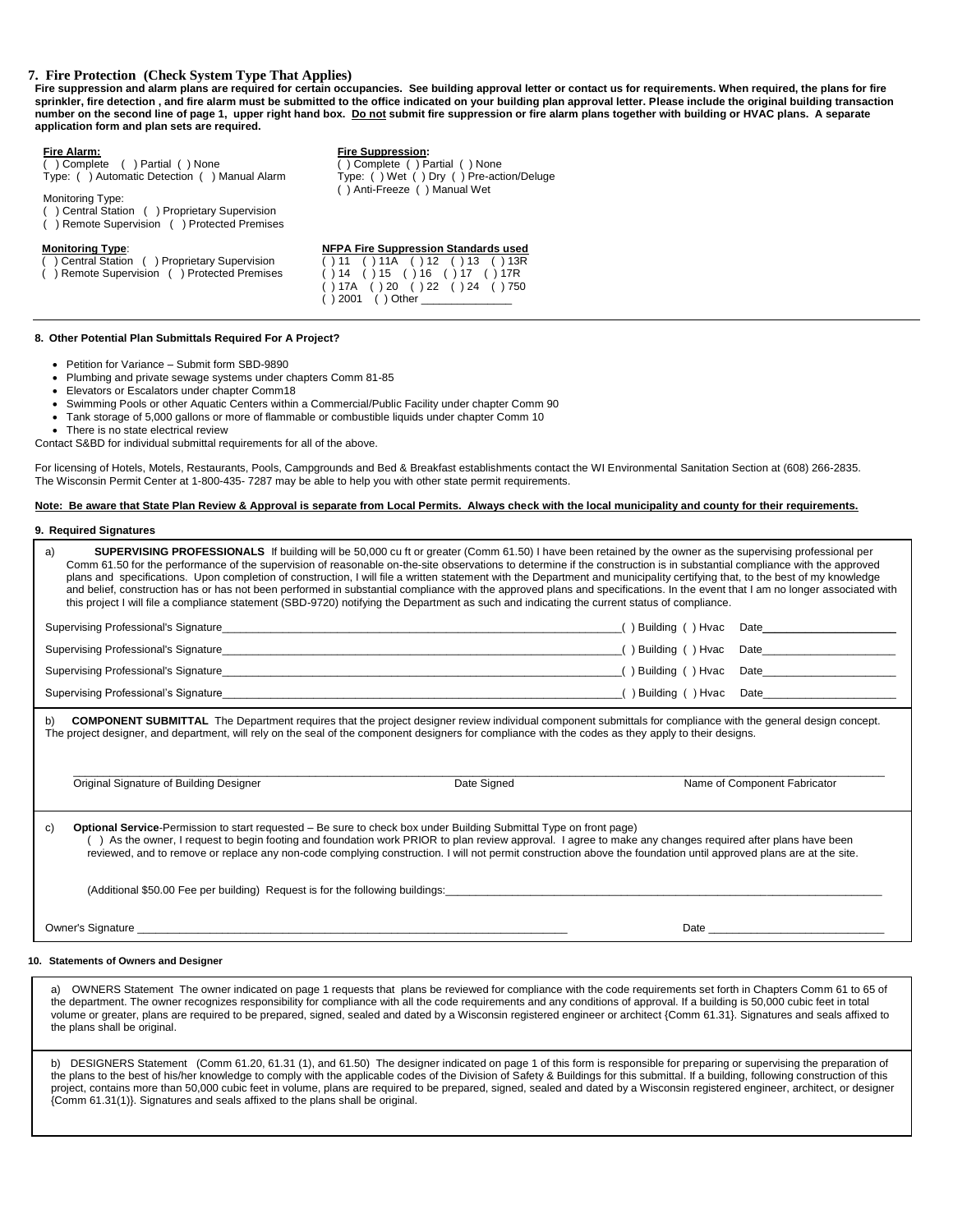## **11.Fee Calculation Instructions FEE SCHEDULE SUMMARY: WISCONSIN BUILDING CODE Calculate appropriate fee on page 4 and enter total on Page 4.**

**I. Building, heating and ventilation, fire alarm and suppression plans.** Fees relating to the submittal of all building and heating and ventilation plans (new, addition, alteration) and fire alarm and fire suppression plans shall be computed on the basis of the total gross floor area of each building, area of addition or area of alteration and shall be determined in accordance with Table Comm 2.31-1 or Table 2.31-2

**Note:** Comm 2 provides for a partial fee refund if a plan action has not been taken within 15 days of receipt of all required information.

## **Table 2.31-1 Plan Review Fees for**

**Buildings Not Located in Municipalities That Perform Inspections as an agent of the Division of Safety & Buildings**

| Area (Square Feet) | <b>Building Plans</b> | <b>HVAC Plans</b> | <b>Fire Alarm System</b> | <b>Fire Suppression System</b> |
|--------------------|-----------------------|-------------------|--------------------------|--------------------------------|
|                    |                       |                   | <b>Plans</b>             | <b>Plans</b>                   |
| Less than 2,500    | \$260                 | \$160             | \$30                     | \$30                           |
| $2,501 - 5,000$    | 330                   | 220               | 60                       | 60                             |
| $5,001 - 10,000$   | 550                   | 260               | 80                       | 80                             |
| $10,001 - 20,000$  | 750                   | 400               | 150                      | 150                            |
| 20,001 - 30,000    | 1,100                 | 540               | 220                      | 220                            |
| $30,001 - 40,000$  | 1,500                 | 830               | 360                      | 360                            |
| $40,001 - 50,000$  | 2,000                 | 1,100             | 500                      | 500                            |
| $50,001 - 75,000$  | 2,700                 | 1.500             | 720                      | 720                            |
| 75,001 - 100,000   | 3,400                 | 2,100             | 1,000                    | 1,000                          |
| 100,001 - 200,000  | 5,600                 | 2,700             | 1,300                    | 1,300                          |
| 200.001 - 300.000  | 9,900                 | 6,300             | 3,100                    | 3,100                          |
| 300,001 - 400,000  | 15,000                | 9,200             | 4,500                    | 4,500                          |
| 400.001 - 500.000  | 18,500                | 12,000            | 5,900                    | 5,900                          |
| Over 500,000       | 20,000                | 13,500            | 6,700                    | 6,700                          |

## **Table 2.31-2 Plan Review Fees for Buildings Located in Municipalities That Perform Inspections as an agent of the Division of Safety & Buildings**

This table may be utilized for projects in municipalities that are delegated to perform inspections of the object type(s) that you are submitting as a certified municipality and/or agent of the Department of Commerce. Reduced fees do not apply to state owned buildings. Check our website home page at http://www.commerce.state.wi.us/SB/SB-commercialbuildingsdelegatedmunicipalities.html, or call 608- 266-3151 for the current list.

| Area (Square Feet) | <b>Building Plans</b> | <b>HVAC Plans</b> | <b>Fire Alarm System</b> | <b>Fire Suppression</b> |
|--------------------|-----------------------|-------------------|--------------------------|-------------------------|
|                    |                       |                   | <b>Plans</b>             | <b>System Plans</b>     |
| Less than 2,500    | \$220                 | \$130             | \$15                     | \$15                    |
| $2,501 - 5,000$    | 290                   | 200               | 50                       | 50                      |
| $5,001 - 10,000$   | 480                   | 220               | 60                       | 60                      |
| $10,001 - 20,000$  | 670                   | 340               | 120                      | 120                     |
| 20,001 - 30,000    | 990                   | 480               | 190                      | 190                     |
| $30,001 - 40,000$  | 1,300                 | 750               | 320                      | 320                     |
| $40,001 - 50,000$  | 1,800                 | 1,000             | 450                      | 450                     |
| $50,001 - 75,000$  | 2,400                 | 1,300             | 600                      | 600                     |
| 75,001 - 100,000   | 3,000                 | 1,900             | 900                      | 900                     |
| 100,001 - 200,000  | 5,000                 | 2,400             | 1,150                    | 1,150                   |
| 200,001 - 300,000  | 8,900                 | 5,700             | 2,800                    | 2,800                   |
| 300,001 - 400,000  | 13,400                | 8,300             | 4,100                    | 4,100                   |
| 400,001 - 500,000  | 16,700                | 10,800            | 5,300                    | 5,300                   |
| Over 500,000       | 18.000                | 12.100            | 6.000                    | 6.000                   |

**NOTE:** A plan entry fee of \$100.00 shall be submitted with each submittal of plans to the department in addition to the plan review and and inspection fees.

**Note:** A fee reduction may be taken for plans involving **multiple identical buildings** located on the **same site** and **submitted at the same time:** The fees for the submittal of building, heating and ventilation plans for the first building shall be determined in accordance with the appropriate Table 2.31-1 or 2.31-2 on the basis of the total gross area of one building. The fee for each of the remaining identical buildings shall be computed on the basis of an area of less than 2,500 square feet.